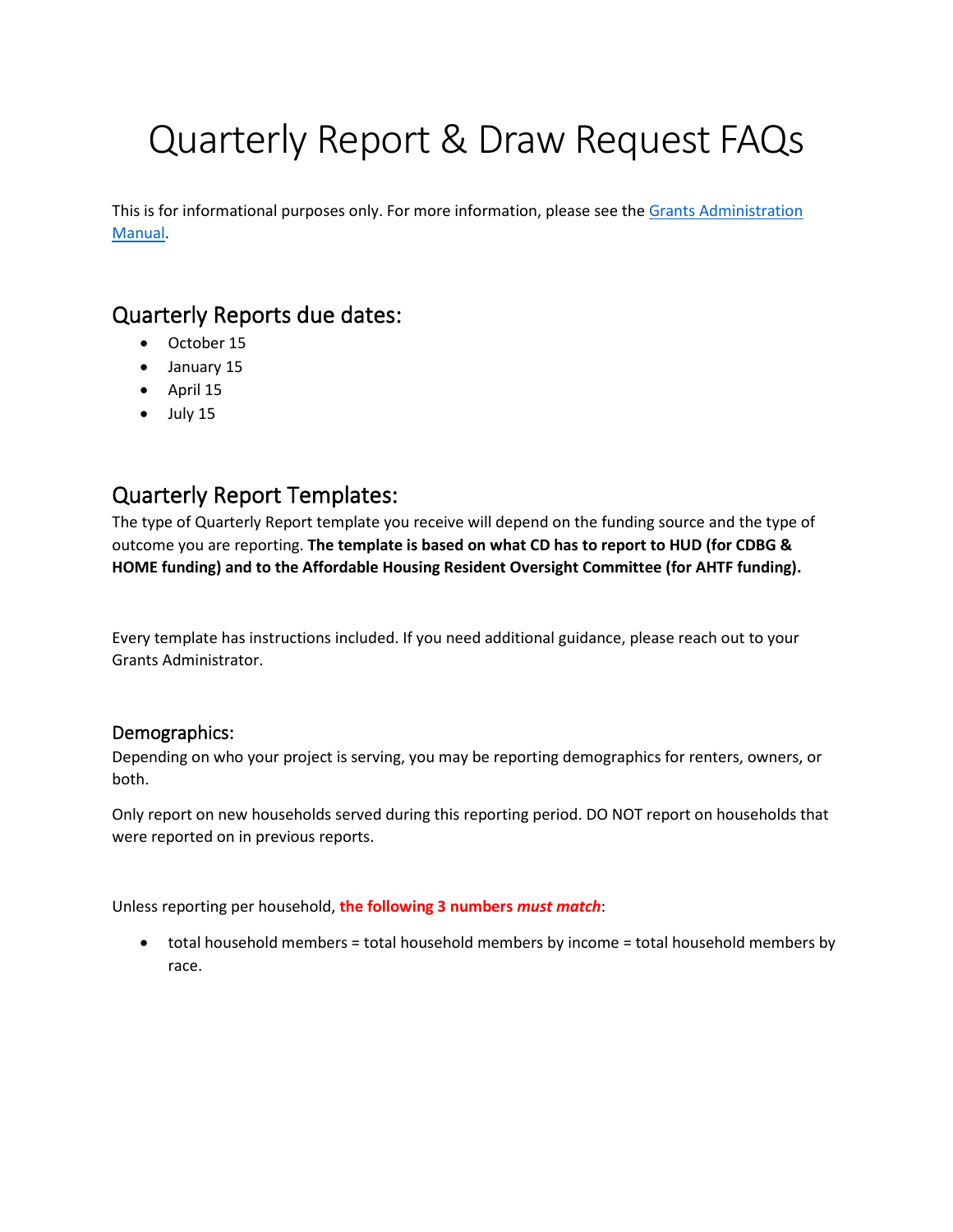

If you see a "Totals Do Not Match" warning, your total household members do not match your total household members by income and/or your total household members by race.

- **Household size:** the total number of persons in assisted household; household means all the persons who occupy a housing unit.
- **Household type:** the type of adult in the household. You may select more than one. For example, a single mother would qualify as Single, non-elderly, a single parent, and a female head of household.
	- o **Disabled:** please report the number of disabled persons (children and/or adults) in the household
- **Median Income:** this total must match the total household size. Children and adults are included but income earned from children under 18 is not included in income calculations.
- **Race:** this total must match the total household size and the total in the median income column. Children and adults are included.